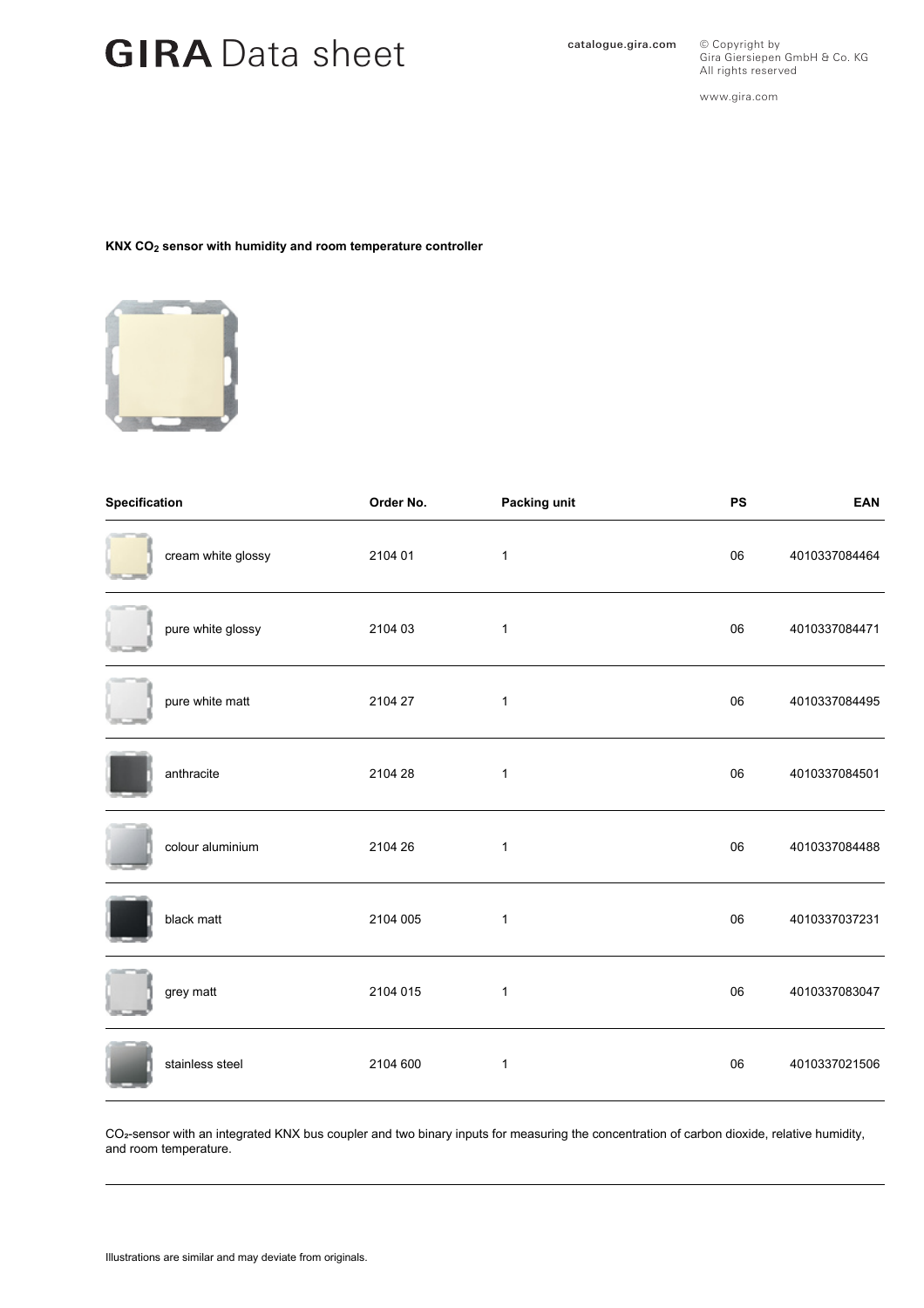# GIRA Data sheet **Catalogue.gira.com**

www.gira.com

### **Features**

- Limit value monitoring for CO<sub>2</sub> concentration and humidity
- Dewpoint alert e.g. for cooling ceilings and winter gardens to prevent possible mould growth.
- Two binary inputs for connecting zero-voltage contacts.
- Logic gates for easy linking functions.

### Sensor

- Up to four different limits can be set for the CO<sub>2</sub>-sensor.
- Adaptation to current sea level above NN.
- Up to two limits can be set for the humidity sensor.

### Controller

- 5 operating modes: Komfort, standby, night, frost or heat protection, and controller lock-out (e.g. dew-point mode).
- Heating/cooling functions: Heating, cooling, heating and cooling, basic and additional heating, basic and additional cooling.
- Preset control parameters for common radiators or cooling units.
- Controller deactivatable (dewpoint operation) or controller or operation of the controller can be blocked.
- Valve protection function (valve is opened cyclically every 24 hours).
- Control types: continuous PI control, switching PI control (PWM), and switching 2-point control (on/off).

#### Inputs

- Free assignment of the functions switching, dimming, blind and value transmitter to the inputs.
- Blocker for blocking individual inputs.
- Behaviour can be configured following bus voltage recovery.
- Telegram rate limit.
- Switching function: two independent switching objects are available for each existing input and can be enabled individually, command for leading and trailing edge can be set independently (ON, OFF, CHANGE, no reaction).
- Dimming function: single-surface and double-surface operation, time between dimming and switching, and dim-step size can be set, telegram repetition and stop telegram transmission possible.
- Blind function: command can be set with rising edge (no function, UP, DOWN, SW), operating concept can be parameterised, time between short and long-term operation adjustable, slat adjustment time adjustable.
- Value transmitter and light scene auxiliary unit function: edge (button as NO contact, button as NC contact, switch) and value with edge can be configured, value adjustment by pressing and holding a button for value transmitters possible, light scene auxiliary unit with/without memory function.

#### **Technical data**

| KNX medium:                                                          | TP1-64                                   |
|----------------------------------------------------------------------|------------------------------------------|
| Measurement range<br>- CO <sub>2</sub> concentration:<br>- Humidity: | 0 to 2000 ppm<br>10 to 95% rel. humidity |
| Cable length, inputs:                                                | max. 5 m                                 |
| Protection class:                                                    | Ш                                        |
| Connections<br>- maximum:                                            | $2.5$ mm <sup>2</sup>                    |
| Installation depth:                                                  | $23 \text{ mm}$                          |
| Ambient temperature:                                                 | 0 °C to +45 °C                           |
|                                                                      |                                          |